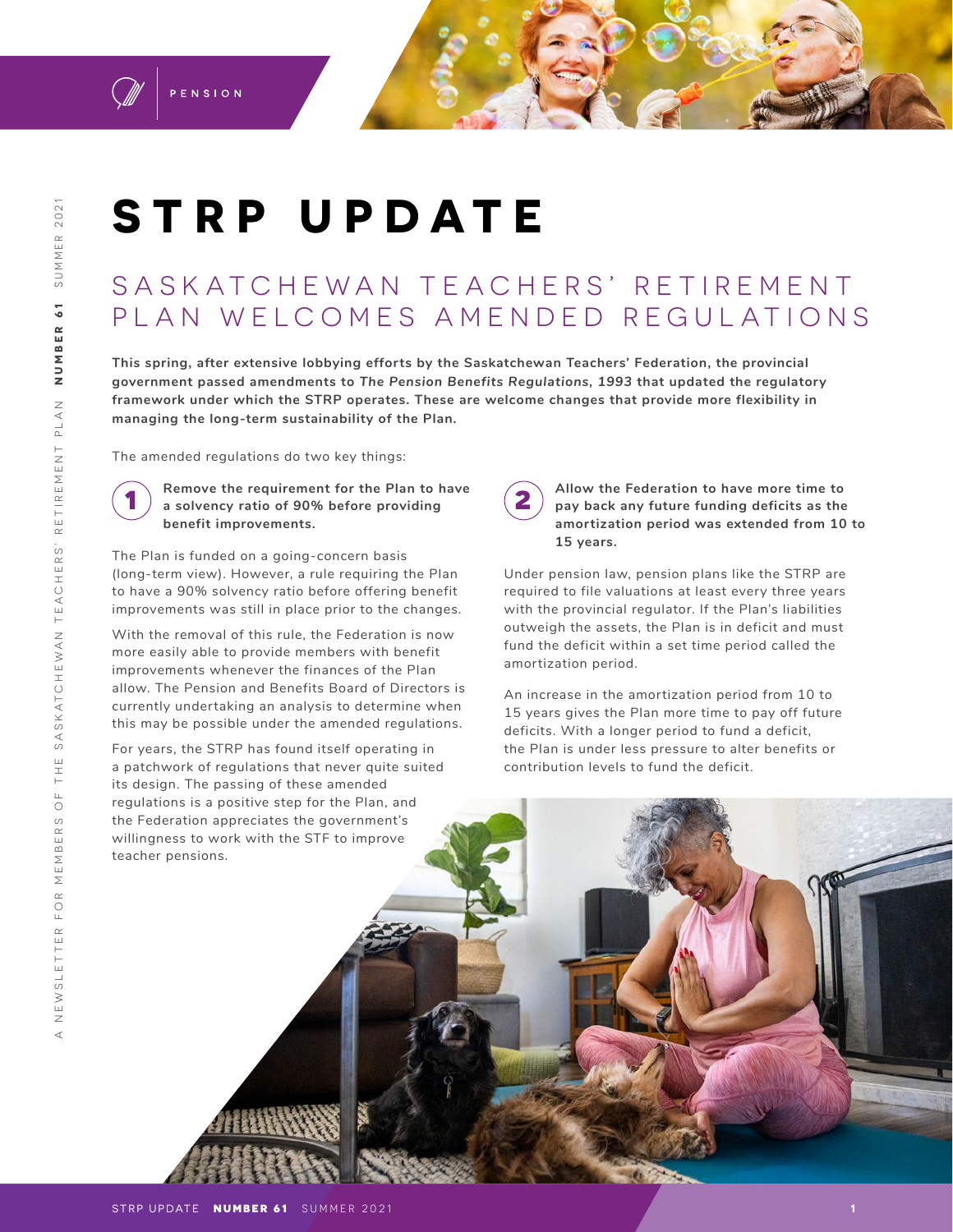#### STRP SEES STRONG O N E - Y E A R R E T U R N S F O L L O W I N G COVID-19 RECOVERY

The Plan finished the 12-month period ending March 31 with a

four-year annualized return of 8.25%, thanks in large part to strong performance across multiple asset classes. These returns put the Plan near the top 25% of pension plans in its peer group according to the latest report on the Plan's investment fund.

PLAN'S FUNDED STATUS IMPROVES A G A IN IN LATEST VALUATION



Earlier this year the STF filed a funding valuation as at July 1, 2020. A funding valuation

provides a point-in-time snapshot of the long-term health of the STRP. As required by law, a valuation must be filed with federal and provincial pension authorities at least every three years.

We're pleased to report that the Plan is in good financial health and the funded status has improved since the last valuation as at July 1, 2019. The Plan is 99.6% funded as of July 1, 2020, compared to 98.7% the previous year.

This improvement in funding status was due, in part, to the strong investment gains the pension fund experienced over the 2019-20 fiscal year. The market value of net assets has grown to \$6.3 billion, up

\$0.4 billion since 2019. This significant growth in assets is expected to continue.

The Federation continues to closely monitor the financial health of the Plan in order to maintain its long-term sustainability.

#### TWO KEY GOALS HIGHLIGHTED IN U P D A T E D B E N E F I T A N D F U N D I N G POLICY

The STF Executive recently amended the STRP's Benefits and Funding Policy. This policy provides a framework for the Pension and Benefits Board of Directors to manage the finances of the Plan and guides decisions to help maintain a satisfactory funded status.

The major change to the policy was the adoption of a set of priorities or levers that can be used to manage the interplay between the design and funding of the Plan. The policy also details the steps that should be taken when assessing the results of a valuation – whether the Plan is in a surplus or deficit. When it comes down to it, the two main objectives are:



**1** Keeping member contribution rates stable and within a reasonable range around 10% of pay, and

**2** Providing a sustainable retirement benefit,<br>including meaningful ongoing cost-of-living allowances.

The changes took effect on July 1, 2021.

### CHECK OUT THE STRP E-GUIDE!

We are excited to share with you the all-new STRP e-Guide – an interactive and easy way for you to understand and learn more about your pension plan. If you're looking for answers to the most important questions about your pension, this is the place to find them.

[Visit this valuable resource today!](https://www.stf.sk.ca/your-stf-pension-e-guide)

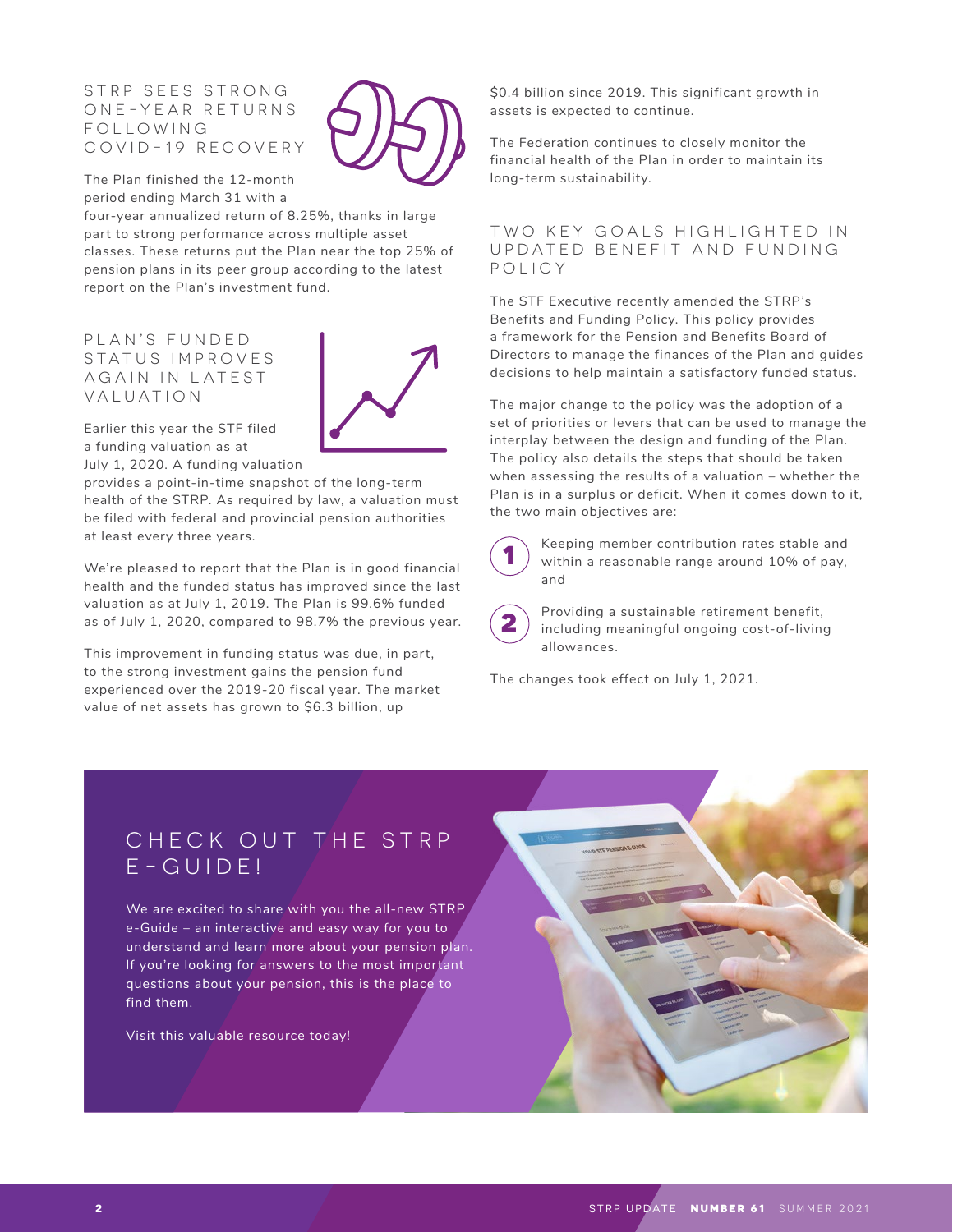

#### EXCESS CONTRIBUTIONS: WHAT ARE THEY?

A recent change to pension standards has resulted in a higher number of retirees receiving excess contribution payouts at the time of retirement.

Under pension law in Saskatchewan, your total contributions\* (plus interest) cannot be more than 50% of the commuted value of your pension at the time you receive your benefit. The commuted value of your pension is the lump-sum value of the pension benefit you've earned at the time you leave the Plan. So, when you retire, terminate Plan membership, or pass away, the Federation will compare the commuted value of your pension to your total contributions (plus interest) throughout your career. If your total contributions are more than half of the commuted value of your pension, you will receive those excess contributions as a lump-sum payment.

In December, the Canadian standards for calculating commuted values were changed, and resulted in an overall reduction to commuted value amounts. In turn, this led to a drop in the threshold for what constitutes excess contributions, leading to an increased number of payouts to retiring members.

It's important to note that not every member will have excess contributions on the date they leave the Plan. The calculation is determined based on several factors such as age, service, period over which service was earned, interest rates earned on contributions, and assumptions. Given the variables involved with this calculation, excess contributions can't be accurately estimated ahead of time, and therefore will not appear on any retirement estimates you may receive. Your commuted value and resulting excess contributions, if any, can only be determined at your actual retirement date.

Excess contribution payouts are taxable income, though the STRP will transfer all or a portion of those payouts to a Registered Retirement Savings Plan if you have the RRSP contribution room.

\* Contributions and interest are adjusted for any teacher contributions and interest unmatched by government before the excess test is performed.